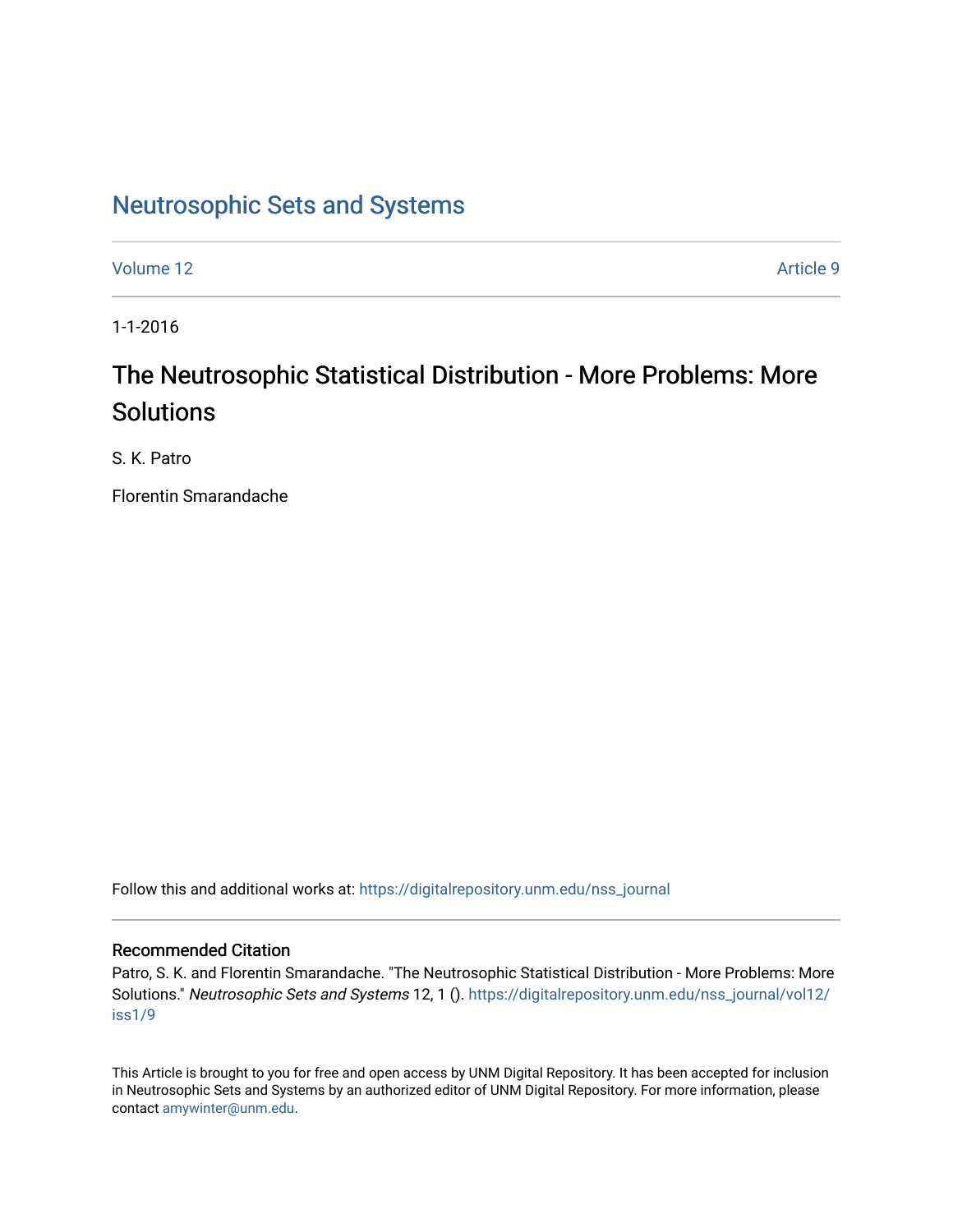

# **THE NEUTROSOPHIC STATISTICAL DISTRIBUTION, MORE PROBLEMS, MORE SOLUTIONS**

## **S. K. Patro**<sup>1</sup> **, F. Smarandache**<sup>2</sup>

1. Khallikote University, Berhampur university, Ram Nagar 5th lane,Berhampur,Pin-760008, India[, Email-ksantanupatro@gmail.com](mailto:Email-ksantanupatro@gmail.com)

2. University of New Mexico, Mathematics and Science Department, 705 Gurley Ave., Gallup, NM 87301, USA, Email-fs.gallup.unm.edu

**Abstract**: In this paper , the authors explore neutrosophic statistics, that was initiated by Florentin Smarandache in 1998 and developed in 2014, by presenting various examples of several statistical distributions, from the work **[1]**. The paper is presented with more case studies, by means of which this neutrosophic version of statistical distribution becomes more pronounced.

**Key words**: Neutrosophy, Binomial & Normal distributions, Neutrosophic logic etc.

**I.Introduction**: Neutrosophy was first proposed by Prof. Florentin Smarandache in 1995 . It is a new branch of philosophy , where one can study origin , nature and scope of neutralities . According to Prof. Dr.Huang, this gives advantages to break the mechanical understanding of human culture. For example, according to mechanical theory ,existence and non-existence couldn't be simultaneously , due to some indeterminacy [2].

This theory considers every notion or idea  $\langle A \rangle$ together with its opposite or negation <Anti-A>. The <neut-A> and <Anti-A> ideas together called as a <non-A>. Neutrosophic logic is a general framework for unification of many existing logics, intutionstic logic, paraconsistent logic etc. The focal objective of neutrosophic logic is to characterize each logical statements in a 3D-neutrosophic space, where each dimension of space represents respectively the  $truth(T)$ , falsehood $(F)$  and indeterminacies of the statements under consideration . Where T,I,F are standard or non-standard real subset of  $(-0,1+)$ without necessary connection between them. **[ 3]**

The classical distribution is extended neutrosophically. That means that there is some indeterminacy related to the probabilistic experiment. Each experimental observation of each trial can result in an outcome of each trial can result in an outcome labelled failure (F) or some indeterminacy(I).Neutrosophic statistics is an extended form of classical statistics, dealing with crisp values. In this paper, we will discuss about one discrete random distribution such as Binomial distribution and a continuousone by approaching neutrosophically. Before focusing the light on this context, we should familiar with the following notions.

Neutrosophic statistical number 'N' has the form

 $N = d + I$ :

Where, d: Determinate part

I: Indeterminate part of N.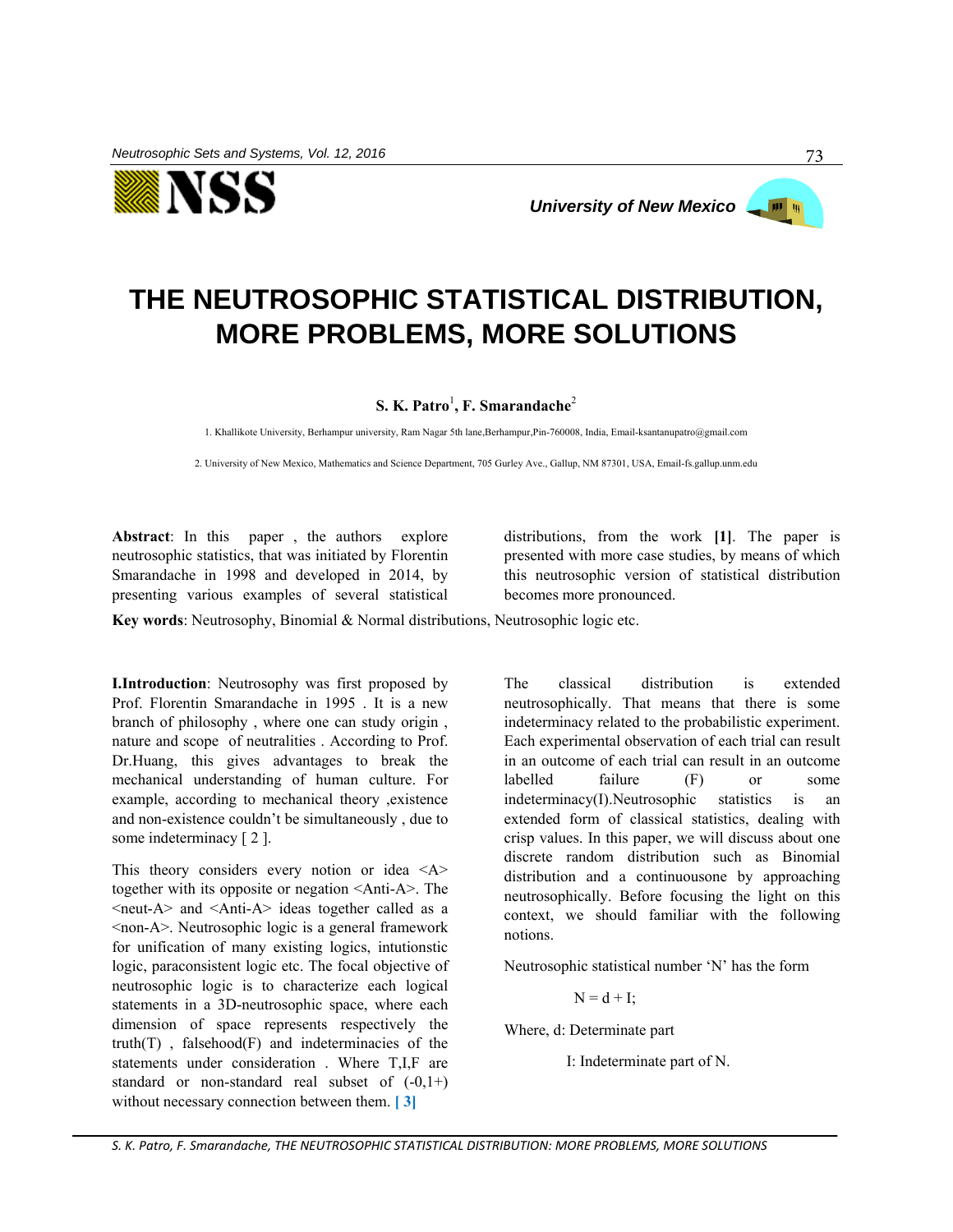For example,  $a = 5 + I$ ; where  $I \in [0, 0.4]$  is equivalent to  $a \in [5, 5.4]$ . So for sure  $a \ge 5$ , where I  $\in$ [ O, O.4 ].

**I.A. Preliminaries**: In this context, we are going to discuss about the classical distributions**[4] .**

- A). Binomial distribution,
- B). Normal distribution.

#### **I. A. a). Binomial distribution**:

**I. A.a.i. Definition**: A random variable X is said to follow Binomial distribution, if it assumes only nonnegative values and its probability mass function is given by, w Binomial distribution, if it assumes only non-<br>tive values and its probability mass function is  $p(X = x) = p(x) = \frac{n!}{x!(n-x)!} p^x q^x \overline{0}$  impl hial distribution, if it assumes only non-<br>es and its probability mass function is<br> $(1-x) = p(x) = \frac{n!}{x!(n-x)}$ 

ative values and its probability mass function is  
en by,  

$$
p(X = x) = p(x) = \frac{n!}{x!(n-x)!} p
$$

### otherwise equal to zero .

I.A.a.ii. Physical conditions: We get Binomial distribution under the following conditions–

1. Each trials results in two exhaustive and mutually disjoint outcomes termed as success and failure.

- 2. The number of trials 'n' is finite.
- 3. The trials are independent on each other.

4. The probability of success 'p' is constant for each trial.

#### **I.A.b. Normal Distribution**:

**I.A.b.i. Definition**: A random variable is said to have a normal distribution with parameters  $\mu$  and  $\sigma^2$  , ifitsp.d.f is given by the probability law ,

$$
f(x;\mu\ ;\ \sigma) = \frac{1}{\sigma\sqrt{2\pi}}e^{-\frac{1}{2}(\frac{x-\mu}{\sigma})^2} = \frac{1}{\sigma\sqrt{2\pi}}e^{-\frac{x-\mu}{2\sigma_x^2}}
$$
  
\n
$$
\int \frac{1}{\sigma\sqrt{2\pi}}e^{-\frac{x-\mu}{2\sigma_x^2}} = \frac{1}{\sigma\sqrt{2\pi}}e^{-\frac{x-\mu}{2\sigma_x^2}}
$$

#### **A.I.b.ii. Chief characteristics of Normal Distribution and normal probability curve:**

The normal probability curve is given by the equation

$$
f(x) = \frac{1}{\sigma_x \sqrt{2\pi}} e^{-\frac{-(x-\mu_x)^2}{2\sigma_x^2}} \quad ; -\infty < x < \infty
$$

#### **I.A.b.iii.Properties**:

1.The point of inflexion of the curve are:

$$
x = \mu_X \pm \sigma_X , f(x) = \frac{1}{\sigma_X \sqrt{2\pi}} e^{-1/2}
$$

2. The curve is symmetrical and bell shaped about the line  $x = \mu$ .

- 3. Mean, Median, Mode of distribution coincide.
- 4. X-axis is an asymptote to the curve.
- 5. Quartiles,  $Q_1 = \mu 0.6745\sigma$

$$
Q_3 = \mu + 0.6745\sigma.
$$

s said to<br>
(only non-<br>
inction is <br>
(n - x)  $P^x q^x$ . Quartiles, (<br>
(n - x)  $P^x$ <br>
(n - x)  $P^x$ <br>
implies Q.D Binomial distribution, it it assumes only non-<br>
e values and its probability mass function is<br>
( $X = x$ ) =  $p(x) = \frac{n!}{x!(n-x)!} p^x q^x$ ,  $\sqrt[n]{p}$ ,  $\sqrt[n]{p}$ ,  $\sqrt[n]{p}$ ,  $\sqrt[n]{p}$ ,  $\sqrt[n]{p}$ ,  $\sqrt[n]{p}$ ,  $\sqrt[n]{p}$ ,  $\sqrt[n]{p}$ ,  $\sqrt[n]{p}$ , function is <br>
5. Quartil<br>  $\frac{n!}{\left(n-x\right)!} p^x q^{\cancel{6}\cdot\cancel{6}\cdot\cancel{10}}$ , <br>  $\lim \text{plies } Q$ 6. Q̃.D;: № D= SQ) 1 ¾2.:4‰nd::අ :=½ 1 +phat implies Q.D : M.D: S.D :: 10 :12 : 15

#### **II. Neutrosophic Statistical Distribution**:

**II.i. Neutrosophic Binomial Distribution**: The neutrosophic binomial random variable 'x' is then defined as the number of success when we perform the experiment  $n \geq 1$  times. The neutrosophic probability distribution of 'x' is also called neutrosophic binomial probability distribution.

#### **II.i.a.Definitions:**

- 1. **Neutrosophic Binomial Random Variable**: It is defined as the number of success when we perform the experiment n  $\geq$  1 times, and is denoted as 'x'.
- 2. **Neutrosophic Binomial Probability Distribution:** The neutrosophic probability distribution of 'x' is called n.p.d.
- 3. **Indeterminacy:** It is not confined to experimental results (either success or failures).
- 4. **Indeterminacy Threshold**: It is the number of trials whose outcome is indeterminate. Where

th∈{0,1,2…n}

.

Let  $P(S)$  = The chance of a particular trial results in a success.

 $P(F)$  = The chance of a particular trial results in a failure , for both S and f different from indeterminacy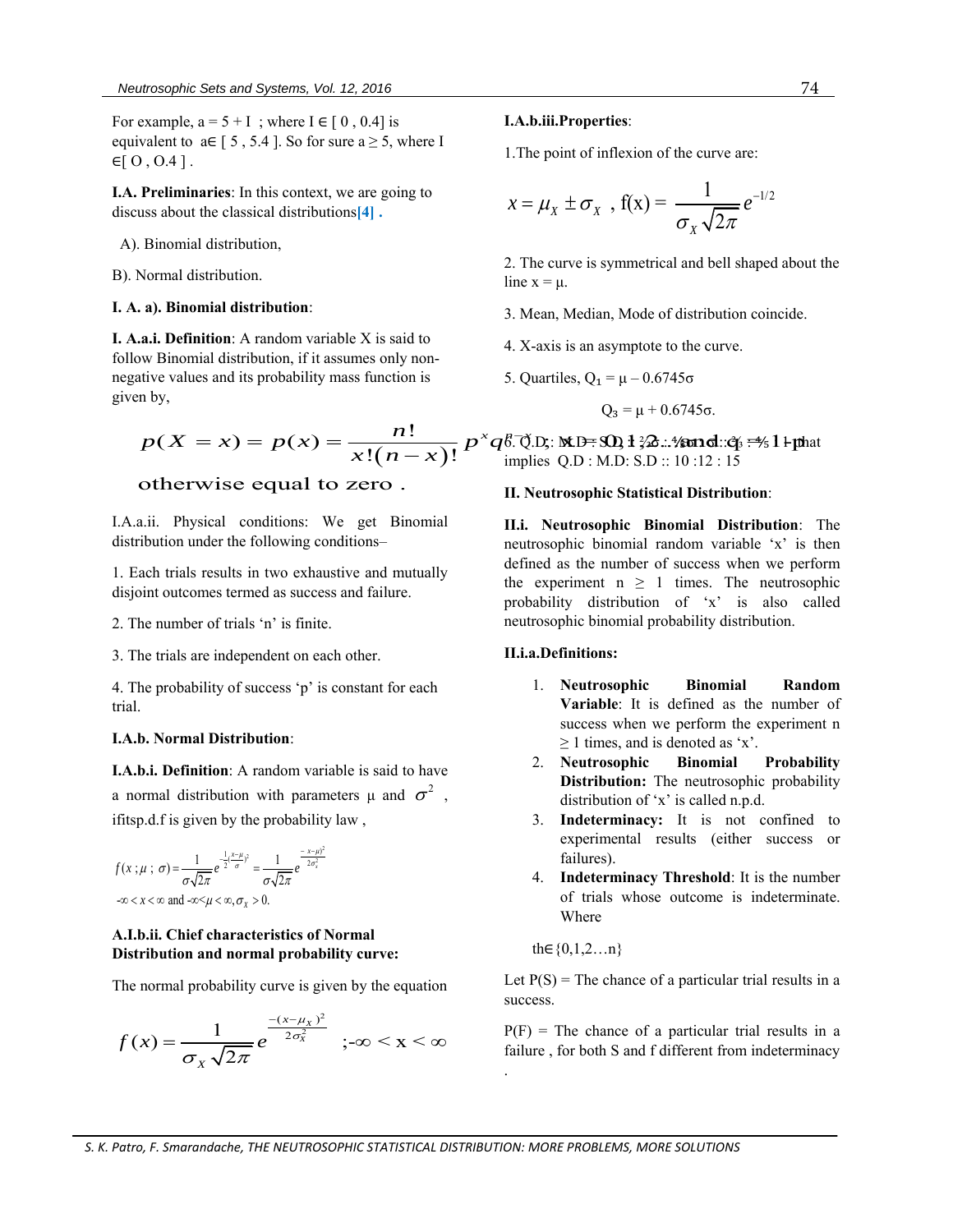$P(I)$  = The chance of a particular trial results in an indeterminacy .

For example: for  $x \in \{0,1,2,...,n\}$ ,  $NP = (TX,IX, FX)$ with

TX : Chances of 'x' success and (n-x) failures and indeterminacy but such that the no. of indeterminacy is less than or equal to indeterminacy threshold.

FX : Chances of 'y' success, with  $y \neq x$  and (n-y) failures and indeterminacy is less than the indeterminacy threshold.

IX : Chances of 'z' indeterminacy , where 'z' is strictly greater than thee indeterminacy threshold.

$$
TX + FX + IX = (P(S) + P(I) + P(F))n
$$

For complete probability,  $P(S) + P(I) + P(F) = 1$ ;

For incomplete probability ,

$$
0 \le P(S) + P(I) + P(F) < 1 \; ;
$$

For paraconsistent probability ,

$$
1 < P(S) + P(I) + P(F) \le 3
$$
.

Now ,

Now,  
\n
$$
Tx = \frac{n!}{x!(n-x)!} [P(S)^{x} \sum_{k=0}^{th} \frac{k!}{(n-x)!(k-n+x)!} P(I)^{k} P(F)^{n-x-k}
$$
\n
$$
= \frac{n!}{x!(n-x)!} P(S)^{x} \sum_{k=0}^{th} \frac{(n-x)!}{(n-x-k)!} P(I)^{k} P(F)^{n-x-k}
$$
\n
$$
= \frac{n!}{x!} P(S)^{x} \sum_{k=0}^{th} \frac{P(I)^{k} P(F)^{n-x-k}}{k!(n-x-k)!}
$$

$$
Fx = \sum_{y=0}^{n} T_y = \sum_{y=0, y \neq x} \frac{n!}{y!} P(S)^y \sum_{k=0}^{n} \frac{P(S)^k \cdot P(F)^{n-y-k}}{k!(n-y-k)!}
$$
  
\n
$$
Ix = \sum_{z=n+1}^{n} \frac{n!}{z!(n-z)!} P(I)^z \cdot \sum_{k=0}^{n-z} \frac{(n-z)!}{(n-z)!(n-z-k)!} P(S)^k \cdot P(F)^{n-z-k}
$$
  
\n
$$
= \sum_{z=n+1}^{n} \frac{n!}{z!} P(I)^z \cdot \sum_{k=0}^{n-z} \frac{P(S)^k \cdot P(F)^{n-z-k}}{k!(n-z-k)!}
$$

Where ,

Tx, Ix, Fx,  $P(S)$ ,  $P(I)$ ,  $P(F)$  have their usual meaning. Now we are going to discuss several cases.

#### **II.i.b.1. Case studies** :

1. Two friends Asish and Rajesh are going to throw 5 coins simultaneously. There are 60% of chance to get head and 30% of chance to get tail. Independent on the view of Asish ,Rajes said that the probability of the result that are neither Head nor Tail is 20% . Then find the probability of getting 3 Heads when indeterminacy threshold is 2.

Solution:

Solution:  
\n
$$
Tx = \frac{5!}{3!(5-3)!} [(0.6)^3 \sum_{k=0}^{2} \frac{k!}{2!(k-2)!} (0.2)^k (0.3)^{2-k}]
$$
\n
$$
= \frac{5!}{3!(5-3)!} [(0.6)^3 \{2! (0.2)^2\}]
$$
\n
$$
= 10[(0.6)^3 \{(0.2)^2\}] = 0.0864
$$
\n
$$
I_x = \sum_{z=th+1}^{n} \frac{n!}{z!} P(I)^z \sum_{k=0}^{n-z} \frac{P(S)^k \cdot P(F)^{n-z-k}}{k!(n-z-k)!}
$$
\n
$$
\therefore I_3 = \sum_{z=3}^{5} \frac{5!}{3!} (0.2)^z \sum_{k=0}^{2} \frac{(0.6)^k (0.3)^{2-k}}{k!(2-k)!}
$$
\n
$$
= \sum_{z=3}^{5} \frac{5!}{3!} (0.2)^z \{ \frac{(0.3)^2}{2!} + (0.6)(0.3) + \frac{(0.6)^2}{2!} \}
$$
\n
$$
= \sum_{z=3}^{5} \frac{5!}{3!} (0.2)^z \{ \frac{(0.3)^2}{2!} + (0.6)(0.3) + \frac{(0.6)^2}{2!} \}
$$
\n
$$
= \{0.324 + 0.072 + 0.1008\} = 0.496
$$
\n
$$
F_x = (P(S) + P(I) + P(F))^n - Tx - Fx
$$
\n
$$
\therefore F_3 = (0.6 + 0.3 + 0.2)^5 - 0.0864 - 0.496
$$
\n
$$
= 1.02811
$$

2. Five coins are thrown simultaneously , the probability of success is 1/3 and the indeterminacy (the surface is very rough , so the coins may stand up  $)$  is  $1/3$ . Then find the probability of getting 3 Heads when the indeterminacy threshold is 2.

Solution:

#### *S. K. Patro, F. Smarandache, THE NEUTROSOPHIC STATISTICAL DISTRIBUTION: MORE PROBLEMS, MORE SOLUTIONS*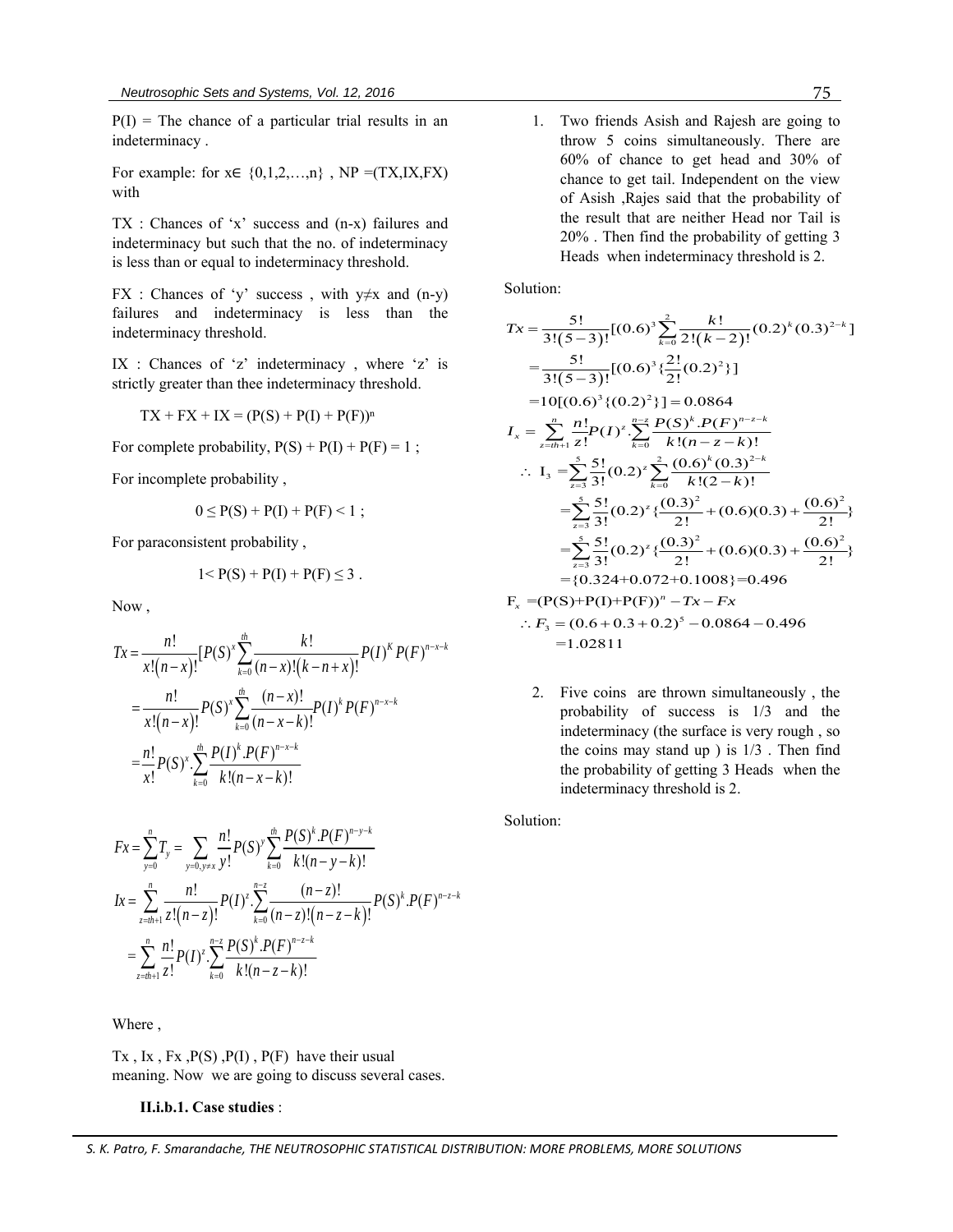Let x be no. of chances of getting heads in 5 trials.  
\n
$$
T_x = \frac{n!}{x!} P(S)^x \sum_{k=0}^{n} \frac{P(I)^k P(F)^{n-x-k}}{k!(n-x-k)!}
$$
\n
$$
\therefore T_3 = \frac{5!}{3!} (0.33)^3 \sum_{k=0}^{2} \frac{(0.33)^k (0.33)^{2-k}}{k!(2-k)!}
$$
\n
$$
= \frac{5!}{3!} (0.33)^3 \{ \frac{(0.33)^2}{2!} + (0.33)^2 + \frac{(0.33)^2}{2!} \}
$$
\n
$$
= 40. (0.33)^5 = 0.15654
$$
\n
$$
I_x = \sum_{z=0}^{n} \frac{n!}{z!} P(I)^z \cdot \sum_{k=0}^{n-z} \frac{P(S)^k P(F)^{n-z-k}}{k!(2-k)!}
$$
\n
$$
\therefore I_3 = \sum_{z=3}^{5} \frac{5!}{3!} (0.33)^3 \cdot \sum_{k=0}^{2} \frac{(0.33)^k (0.33)^{2-k}}{k!(2-k)!}
$$
\n
$$
= (0.33)^5 [40 + (7.5)(0.33) + 1] = 0.17014
$$
\n
$$
F_x = (P(S) + P(I) + P(F))^n - T_x - I_x
$$
\n
$$
\therefore F_3 = (0.33 + 0.33 + 0.33)^5 - T_x - I_x
$$
\nso,  $(T_x, I_x, F_x) = (0.15654, 0.17014, 0.67332)$ 

3. Two friends Liza and Laxmi play a game in which their chance of winning is 2:3 . The chances of dismissing game is 30% . Then find the probability of Liza's chances of winning at least 3 games out of 5 games played when the indeterminacy threshold is 2.

solution:<br> $x$  is the n *x* is the no. of chances of winning the game<br>
Let th = 2<br>  $T_x = \frac{n!}{x!} P(S)^x \cdot \sum_{k=0}^{n} \frac{P(I)^k \cdot P(F)^{n-x-k}}{k!(n-x-k)!}$ Let th  $= 2$ *th*  $P(I)^{k} P(F)^{n-x-k}$  $\frac{1}{-x-k}$ 

Let th = 2  
\n
$$
T_x = \frac{n!}{x!} P(S)^x \cdot \sum_{k=0}^{n} \frac{P(I)^k \cdot P(F)^{n-x-k}}{k!(n-x-k)!}
$$
\n
$$
\therefore T_3 = \frac{5!}{3!} (0.4)^3 \sum_{k=0}^{n} \frac{(0.3)^k (0.6)^{2-k}}{k!(2-k)!}
$$
\n
$$
= 20(0.405)^4 = 0.53808
$$
\n
$$
I_x = \sum_{z=n+1}^{n} \frac{n!}{z!} P(I)^2 \sum_{k=0}^{n-z} \frac{P(S)^k P(F)^{n-z-k}}{k!(n-z-k)!}
$$
\n
$$
I_3 = \sum_{z=3}^{5} \frac{5!}{z!} (0.3)^z \sum_{k=0}^{n-z} \frac{(0.4)^k (0.6)^{5-z-k}}{k!(5-z-k)!}
$$
\n
$$
= 20(0.3)^3 (0.5) + 5(0.3)^4 (0.42)
$$
\n
$$
= 0.28701
$$
\nand F<sub>3</sub> = 2.88785, this is a paraconsistent probability which is  $\leq 3$ .

4. In a precision bombing attack there is a 50% chance that any one bomb will strike the target . Two direct hits are required to destroy the target . If the chance of failure of mission is 30% , then find how many bombs

are required to give a 99% chance with th=2

Solution:

.

Let x is the no. of chances of hitting bomb  
\n
$$
T_x = \frac{n!}{x!} P(S)^x \cdot \sum_{k=0}^{n} \frac{P(I)^k P(F)^{n-x-k}}{k!(n-x-k)!}
$$
\n
$$
\therefore T_3 = \frac{5!}{3!} (0.5)^3 \cdot \sum_{k=0}^{2} \frac{(0.3)^k (0.3)^{2-k}}{k!(2-k)!}
$$
\n
$$
= 40(0.5)^5 = 0.0972
$$
\n
$$
I_x = \sum_{z=n+1}^{n} \frac{n!}{z!} P(I)^z \cdot \sum_{k=0}^{n-z} \frac{P(S)^k P(F)^{n-z-k}}{k!(n-z-k)!}
$$
\n
$$
\therefore I_3 = \sum_{z=3}^{5} \frac{5!}{z!} (0.3)^z \cdot \sum_{k=0}^{n-z} \frac{(0.5)^k (0.3)^{5-z-k}}{k!(5-z-k)!}
$$
\n
$$
= 0.1728 + 0.0078975 = 0.18069
$$
\ntherefore F\_3 = (P(S) + P(F) + P(I))^5 - T\_3 - I\_3\n
$$
= (1.1)^5 - 0.27789 = 1.33262
$$
\nso  $(T_{x=3}, F_{x=3}, I_{x=3}) = (0.0972, 1.3326, 0.1806)$ .

*It is* an example of paraconsistent probability.

5. It is decided that a cricket player , Jagadiswar has to appear 4 times for a physical test . If the possibility of passing the test is 2/3 ; and one referee guess that the chance of dismiss of game is 30% , then what is the probability of that the player passes the test at least 3 times, provided  $th=2?$ 

Solution:

 $x$  is no. of chances that the player passes the test

Solution:  
\nLet x is no. of chances that the player passes the test  
\n
$$
T_x = \frac{n!}{x!} P(S)^x \cdot \sum_{k=0}^{m} \frac{P(I)^k P(F)^{n-x-k}}{k!(n-x-k)!}
$$
\n
$$
\therefore T_3 = \frac{4!}{3!} (0.66)^3 \cdot \sum_{k=0}^{2} \frac{(0.3)^k (0.33)^{1-k}}{k!(1-k)!}
$$
\n
$$
= 8(0.66)^3 (0.33) = 0.7589
$$
\n
$$
I_x = \sum_{z=0}^{n} \frac{n!}{z!} P(I)^z \cdot \sum_{k=0}^{n-z} \frac{P(S)^k P(F)^{n-z-k}}{k!(n-z-k)!}
$$
\n
$$
\therefore I_3 = \sum_{z=0}^{4} 4(0.33)^z \cdot \sum_{k=0}^{1} \{(0.66)^k (0.33)^{1-k}\} / \{k!(1-k)!\}
$$
\n
$$
= (0.33)^3 [3.96 + 0.33] = 0.15416
$$
\ntherefore F\_3 = (0.66 + 0.33 + 0.3)^4 - T\_3 - I\_3\n
$$
= 2.76922 - 0.91306 = 1.85616
$$
\nSO (T<sub>3</sub>, I<sub>3</sub>, F<sub>3</sub>) = (0.7589, 0.1541, 1.8561).

#### **II.i.b.2.Exercises**:

1. In a B.Sccourse , suppose that a student has to pass a minimum of 4 tests out of 8 conducted tests during the year to get promoted to next academic year . One student, Sarmistha says that his chance of winning is 80% , another student, Baisakhi

*S. K. Patro, F. Smarandache, THE NEUTROSOPHIC STATISTICAL DISTRIBUTION: MORE PROBLEMS, MORE SOLUTIONS*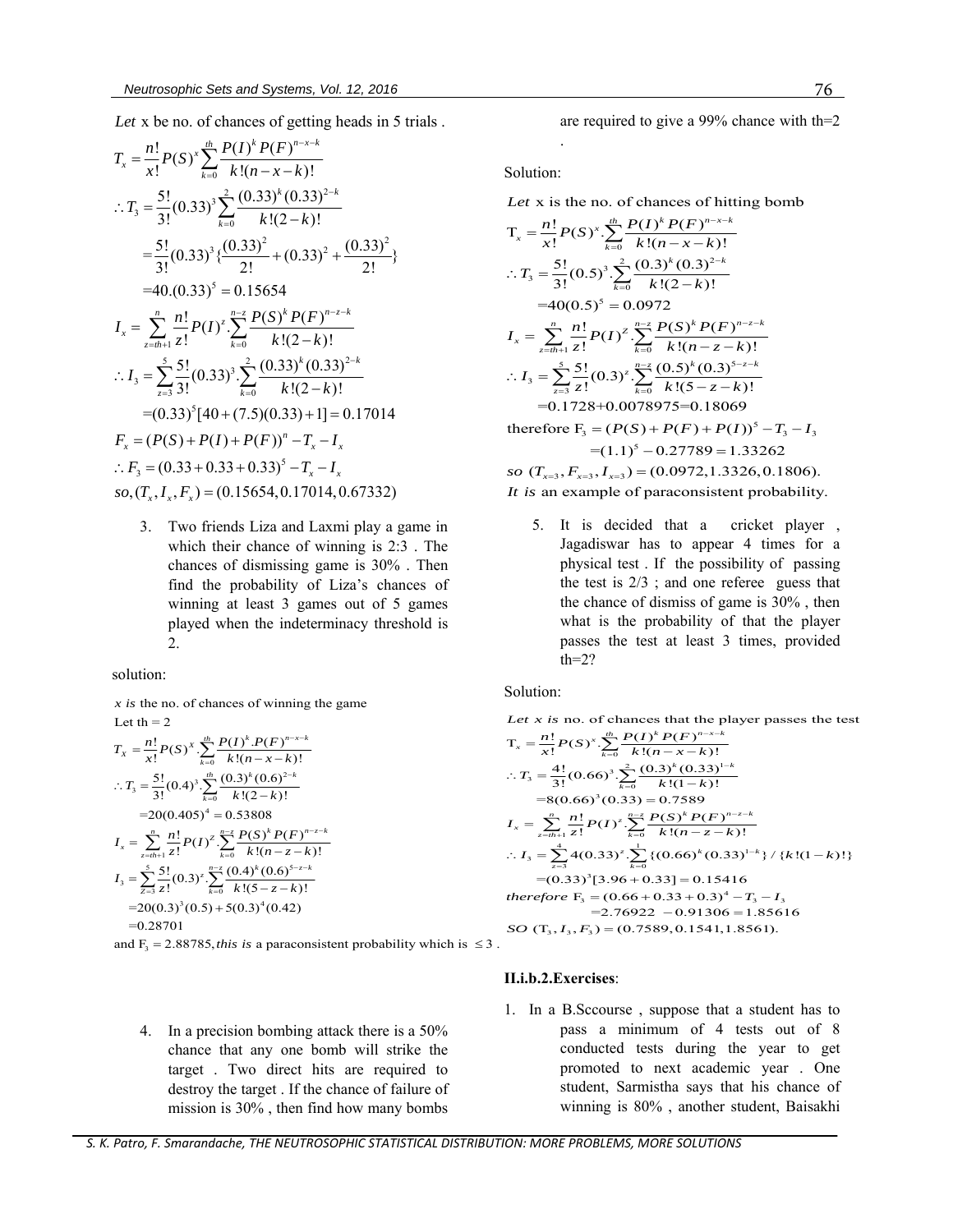says that his chance of winning is 0.3 . Then find the probability of the promotion of Sarmistha , when the indeterminacy ( either illegal paper correction or system error ) is 20% , provided th=2.

- 2. If a car agency sells 40% of its inventory of a certain foreign cars equipped with air bags , the asst. manager says that the cars which are neither equipped with air bags nor a general one is 30% , then find theprobability distribution of the 2 cars with airbags among the next 4 cars sold with  $th=2?$
- 3. A question paper contain 5 questions and a candidate will be declared to have passed the exam. If he/she answered at least one question correctly, considering the uncertainty as 33% ( may be improper paper correction or system error etc.). What is the probability that the candidate passes the examination?

#### **II.ii.Neutrosophic Normal Distribution**:

Neutrosophic normal distribution of a continuous variable X is a classical normal distribution of X, but such that its mean  $\mu$  or its standard deviation  $\sigma$  or variance  $\sigma^2$  or both are imprecise. For example,  $\mu$  or σ or both can be set with two or more elements . The most common such distribution are when  $\mu$ ,  $\sigma$  or both are intervals .

$$
X_N \sim N_N(\mu_N, \sigma_N) = \frac{1}{\sigma_N \sqrt{2\pi}} e^{(\frac{(X - \mu_N)^2}{2\sigma_N^2})}
$$
  
N<sub>N</sub>: *Normal* distribution may be neutrosophic

 $X_N$  :  $X$  may be neutrosophic



FIG-1: CREDIT TO FLORENTIN SMARANDACHE IN NEUTROSOPHIC STATISTICS

II.ii.a. Case studies:

1. In a college examination of a particular year, 60% of the Student failed when the mean of marks was 50% and the standard deviation is 5% with uncertainty I∈ [0,0.4] .The college decided to relax the condition of passing by lowering the passing marks to show its result as 80% passed , find the minimum marks to be kept for passing when marks are distributed normally .

Solution : Let  $\mu = 50$ ,  $\sigma = 5$  with indeterminacy I∈[0,0.4], so  $\sigma = 5 + [0,0.4] = [5,5.4]$ . therefore,  $\mu \pm \sigma$  $=50 \pm [5,5.4] = [50-5.4,50+5] = [44.6, 55]$ . Thus,

66.04 % of values lies in [44.6,55].  
\n
$$
0.8 = P(X_N \ge a_N)
$$
\n
$$
= 1 - P(X_N \le a_N)
$$
\n
$$
= 1 - P(\frac{X_N - \mu_N}{\sigma_N} \le \frac{\alpha_N - \mu_N}{\sigma_N}) = 1 - P(Z_N \le \frac{\alpha_N - 50}{[5, 5.4]})
$$
\n
$$
\therefore P(Z_N \le \frac{\alpha - 50}{[5, 5.4]}) = 0.2, clearly \frac{a_N - 50}{[5, 5.4]} < 0, Let so, P(Z_N \le Z_{0.2}) = 0.8
$$
\n
$$
Z_{0.2} = -(\frac{\alpha_N - 50}{[5, 5.4]}) = 48.45\% \text{ approx.}
$$

2. If the monthly machine repair and maintenance cost X in a certain factory is known to be neutrosophically normal with mean 1000 and standard deviation 10000 , find the followings-

$$
\mu \pm \sigma, \mu \pm 2\sigma, \text{when } I \in [0, 0.3].
$$

Solution: Let  $\mu$ =10000,  $\sigma$ =1000+[0,0.3], then  $\mu \pm \sigma = 10000 \pm [1000, 1000.03]$ . Thus 66.06% of values lies in [9000.03,11000]. And  $\mu \pm 2\sigma = 10000 \pm 2[1000, 1000.03] = [7999.97, 12000].$ Thus 75.04% of values lies in [7999.97,12000].

## **II.ii.b. Exercises:**

- 1. A machine fills boxes weighting B kg with A kg of salt , where A and B are neutrosophically normal with mean 200kg and 10kg respectively and standard deviation of 2kg and 1kg respectively , what percentage of filled boxes weighting between 110kg an 120kg are to be expected when  $I \in [0, 0.5]$ .
- 2. The average life of a bulb is 2000 hours and the standard deviation is 400 hours . If  $X_N$  is the life period of a bulb which is distributed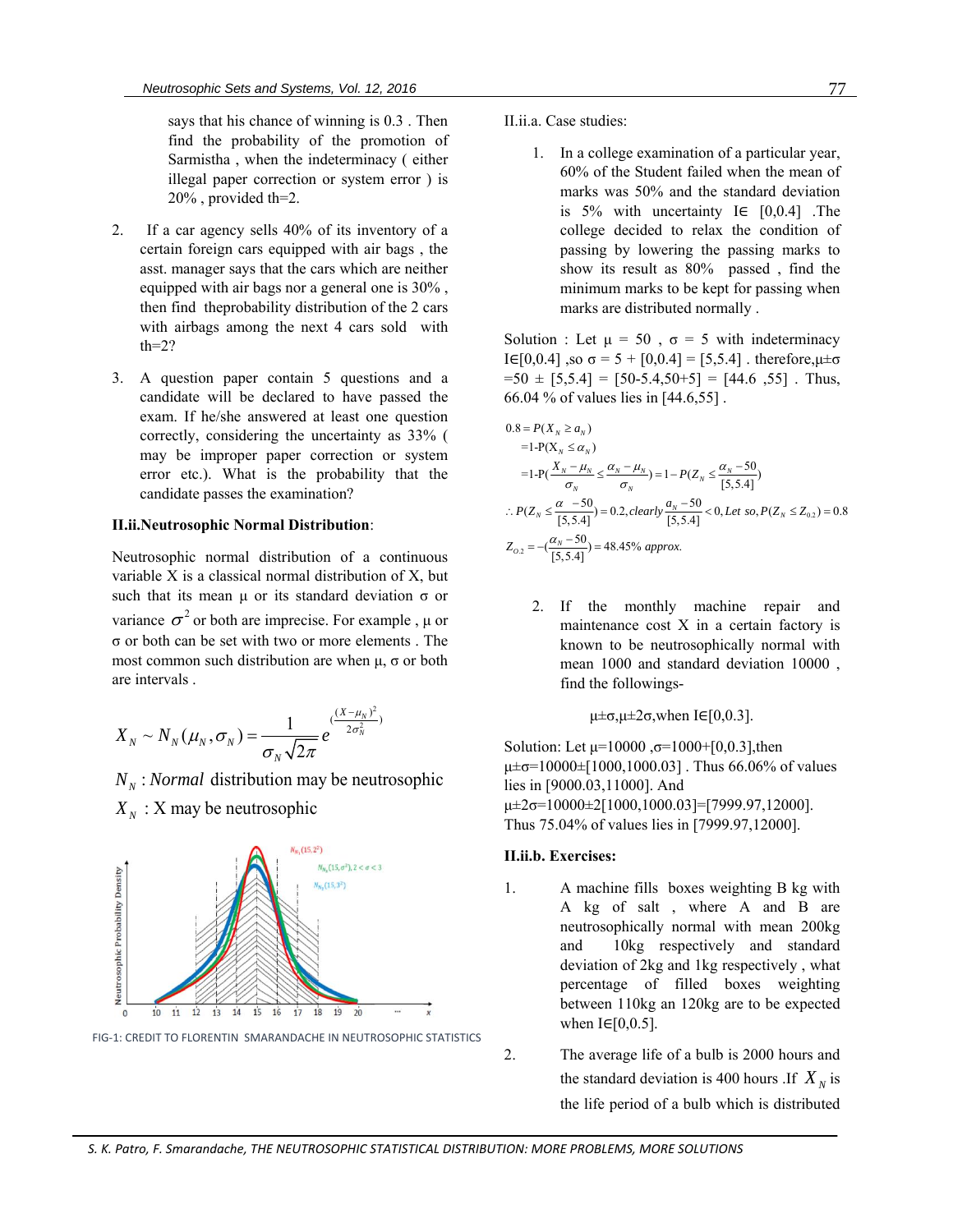normally in a neutrosophic plane. Find the probability that a randomly picked bulb will lasts ≤600 hrs. , considering the distribution is neutrosophically normal with indeterminacy I∈[0,0.2].

Till now, we have discussed various types of practical cases in statistical approach. Now we review the general formula for fusioning classical subjective probability provided by 2 sources.

The principle of redistributing the conflicting chances for ex. t and I are same as in PCR5 rule for the DSmT used in information fusion if 2 sources of information  $S_1$  *and*  $S_2$  give the subjective probability P<sub>1</sub> and P<sub>2</sub>

about 't' to combining by PCR5 rule, [5]  
\n
$$
(P_1 \wedge P_2)E = P_1(E)P_2(E) + \sum_{x \in E \wedge x \cap E \neq \emptyset} \left[ \frac{P_1(E)^2 P_2(X)}{P_1(E) + P_2(X)} + \frac{P_2(E)^2 P_1(X)}{P_2(E) + P_2(X)} \right]
$$
\n
$$
\downarrow
$$

It helps to the generalization of classical probability theory, fuzzy set, fuzzy logic to their respective domains. They are useful in artificial intelligence, neutrosophic dynamic system, quantum mechanics **[6].**

This theory can be used for topical communication study **[7].** It may also be applied to neutrosophic cognitive map study **[8].**

Thus we have presented our discussion with certain essential area of neutrosophy in a synchronized manner. Now we are going to explore some open challenges as follows.

Which are designed for inquiring minds.

## **Open Problems**:

- 1. Can this Neutrosophic Statistics be applied to Industrial Management study?
- 2. Can we apply it with the study of Digital Signal Processing?
- 3. Can we merge the Representation theory [ 9 ]with Neutrosophy for a new theory ?
- 4. Is the uncertain theory, K-theory [10] solve the recent intriguing statistical problems by the power of this Neutrosophic logic ?
- 5. Can we construct a special master-space by the fusion of manifold concepts [11], soft topology [ 12 ], Ergodic theory [13], with Neutrosophic distribution?
- 6. Is it possible for the construction of Neutrosophic manifold?
- 7. Is it possible for the construction of neutrosophic algebraic geometry[ 14 ] ?

## III. **Conclusion:**

The actual motto of this short paper is to present the theory of Neutrosophic probability distribution in a more lucid and clear-cut way .The author presents various solved and unsolved problems, which are existed in reference to Neutrosophic 3D- space .Various practical situations are described and were tried to solve by Neutrosophic logic. The spectra of this theory may be applied to Quantum physics [15] and M-theory  $[16]$ . It may be said that it can also be applied to Human psychology as well as Behavioral study. I hope that the more extended version (with large no. of case studies) with the area of application of this theory will see the light of the day in recent future. Here we limited our discussion of problem analysis to some extent due to limited scope of presentation. And lastly but important that if some unmatched/contradicted idea will occur in this paper, then it is surely unintentional. Finally I hope that the idea on the advanced version of this theory,which is already raised in my brain, will change their abstractskeleton into a paper, in coming future.

## **Acknowledgement:**

The first author owe special debt of gratitude towards the journal Neutrosophic Sets and System (NSS), also to Dr. DillipSenapati, Dr. S. N Kund, Meenati panda for their constant encouragement. And finally I thankful to my whole family for their full-term cooperation.

## **References:**

[1].Smarandache .F, Neutrosophicalstatistics,Sitech& Education publishing , 2014. [2].Smarandache.F, Neutrosophy and its application (collected papers),sitech publisher, 2014. [3]. Dr. Huang ,cheng-gui, A note on neutrosophy, amritahcg@263.net [4]. Gupta.A.C,Kapoor.V.K , Mathematical statistics , s chandpublisher,india , 2009. [5]. Smarandache F, Introduction to Neutrosophic Measure, Integral, Probability, Sitech Education publisher.